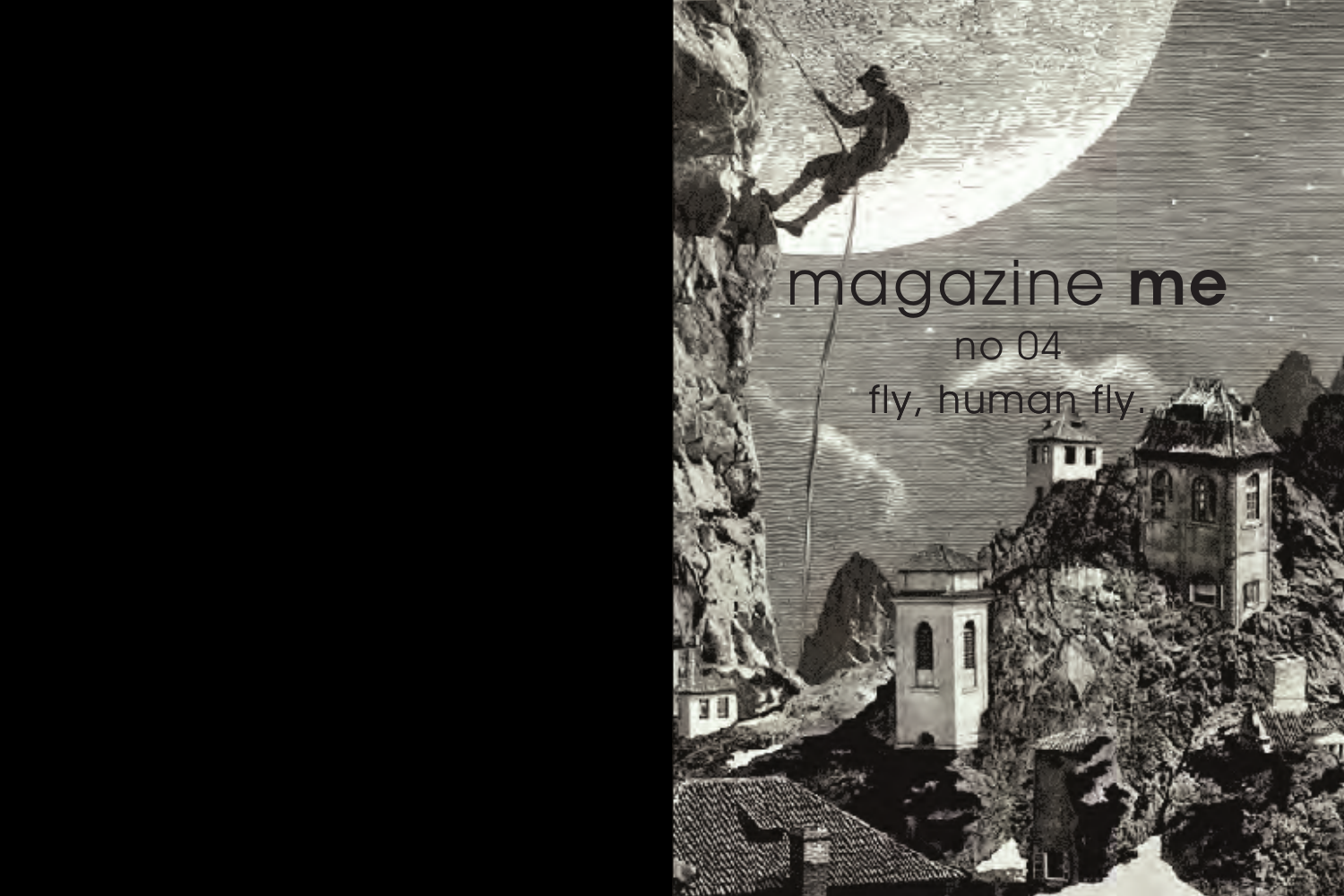### fly, human fly.

is a collection of photographs, texts and drawings that present creative perspectives on the human need to be free. Is freedom a solitary process or is it only possible in conjunction with others? How much does the quest define us? And how much do we need others to liberate us and make us feel genuine?

magazine me doesn't explain. We will not learn whether freedom is the source of authenticity. Whether it liberates or isolates us, whether it makes us lonely or happy. Rather, free associative works come together here in an artistic, electronic installation where the most diverse people from various creative perspectives reveal situations that, for us, are liberating and true but, at the same time, also connective.

magazine me understands art as an artificial space where people can explore, expand or transcend thoughts, reasons and limits. And as only art can ask us, the participating artists and I will ask each time: truth, whose truth?

04|09 Jozo Juric

#### content fly, human fly.

martin niklas wieser nikolas tantsoukes thomas carlhed stefan heinrichs thorsten weiss sabine comper zsuzsanna ilijin jozo juric maxime touratier megan marissa steinman xu guofeng

#### copyright:

The text, images and data in this art magazine are protected by copyright. Copyrights are held by Jozo PR, the artists or photographers. All rights reserved. All materials contained in this art magazine are protected by copyright law and may not be reproduced, distributed, transmitted, displayed or published without the prior written permission of the respective copyright owner.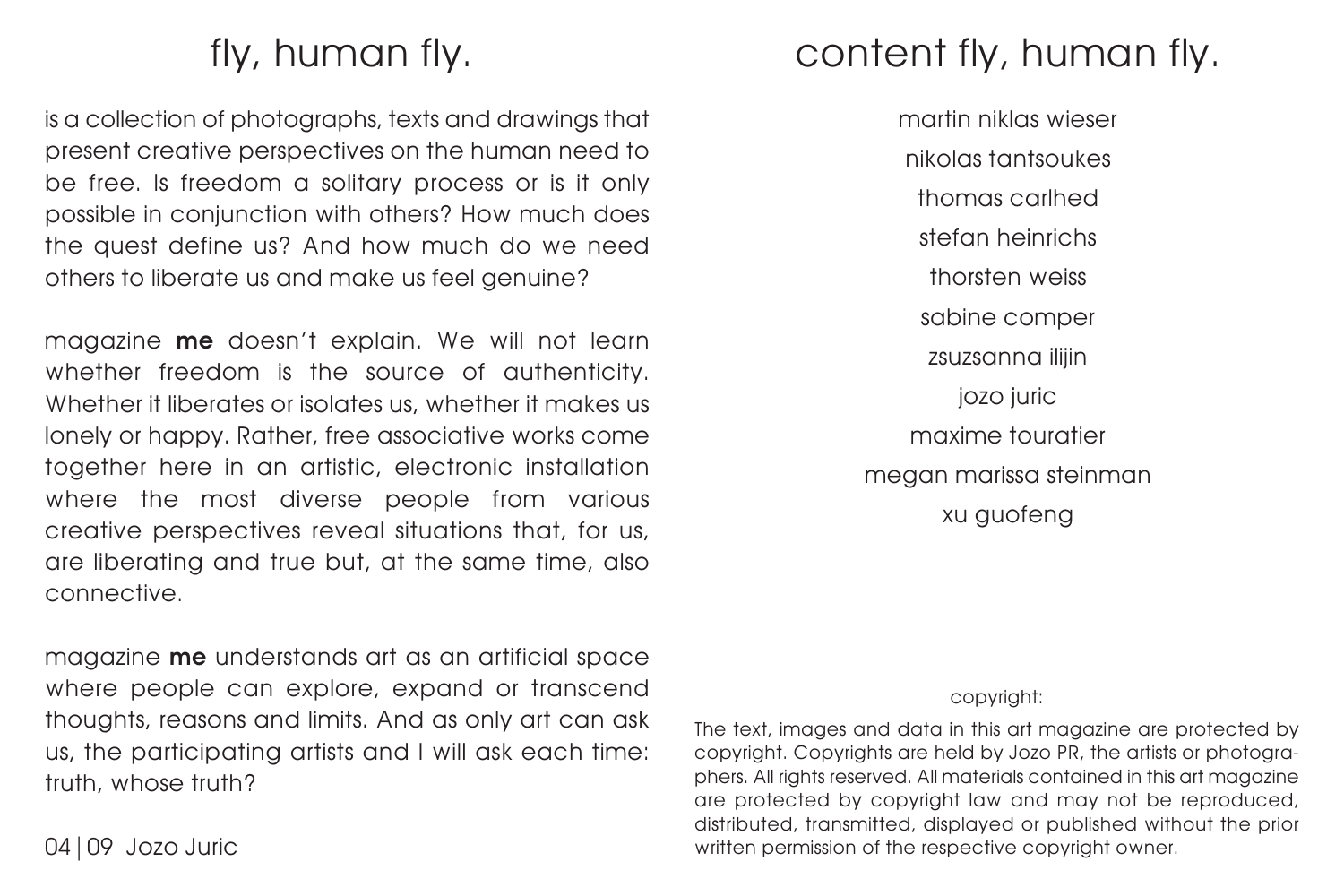

## land under

collages and drawings by nicholas tantsoukes artist lives and works in berlin www.nikolastantsoukes.com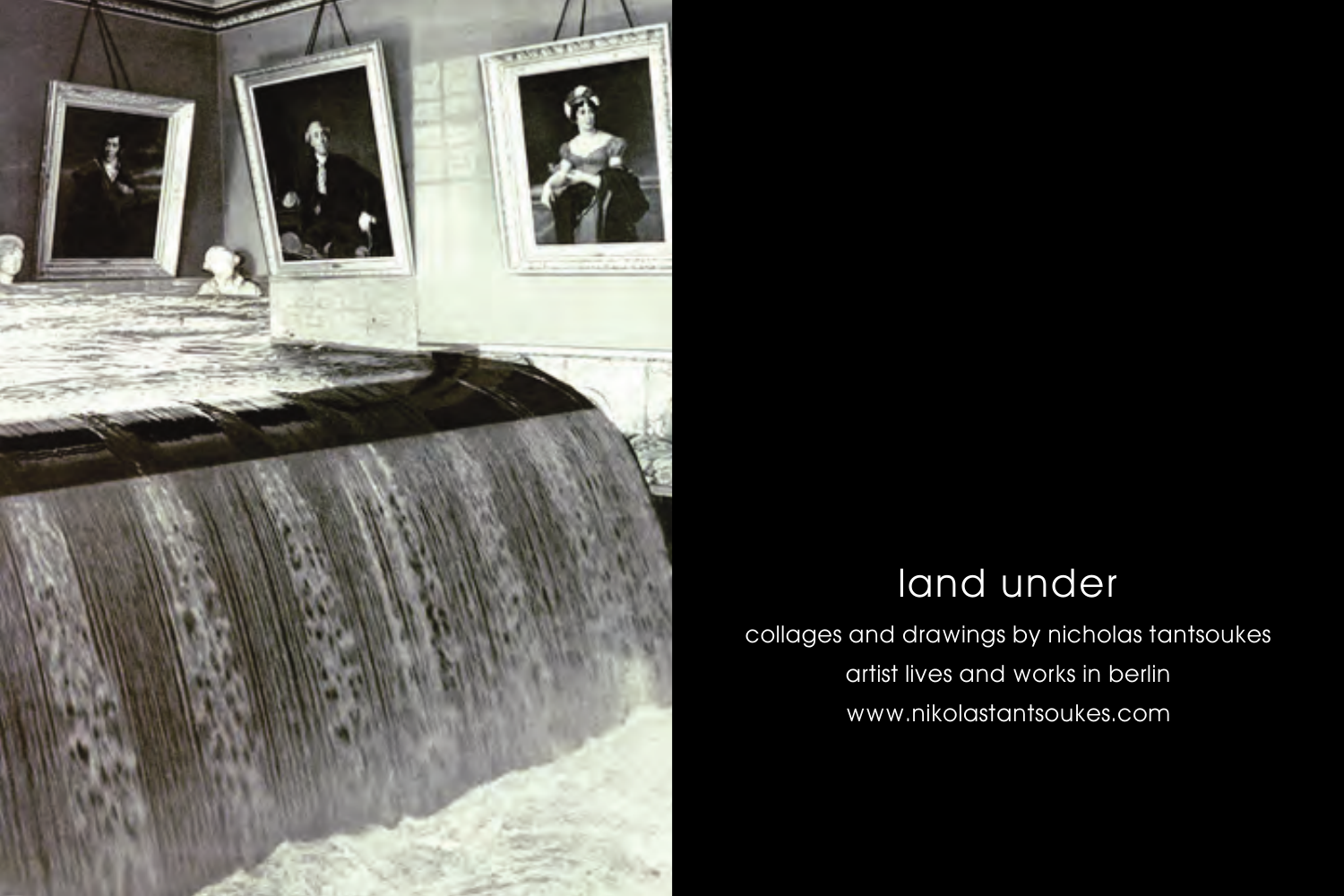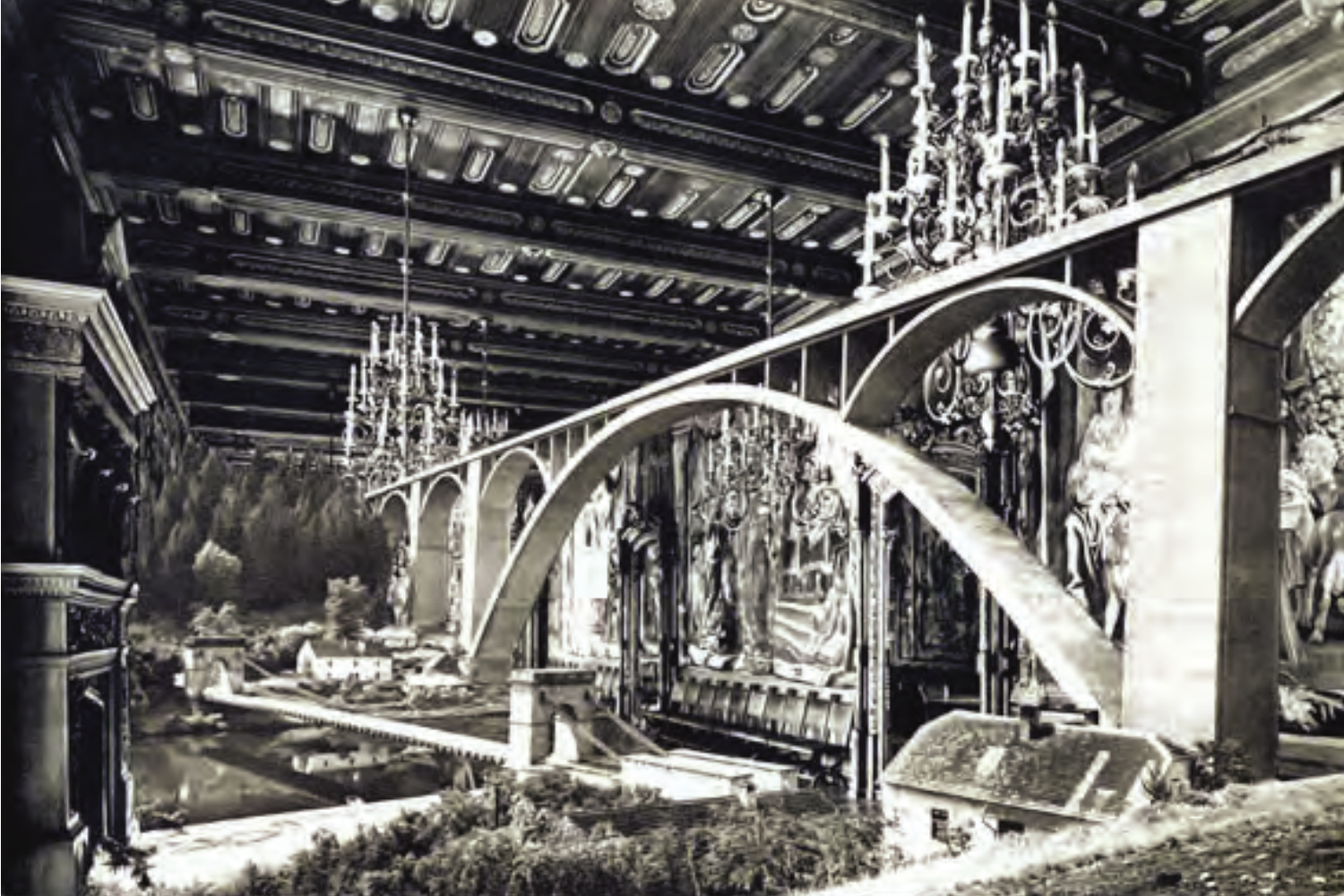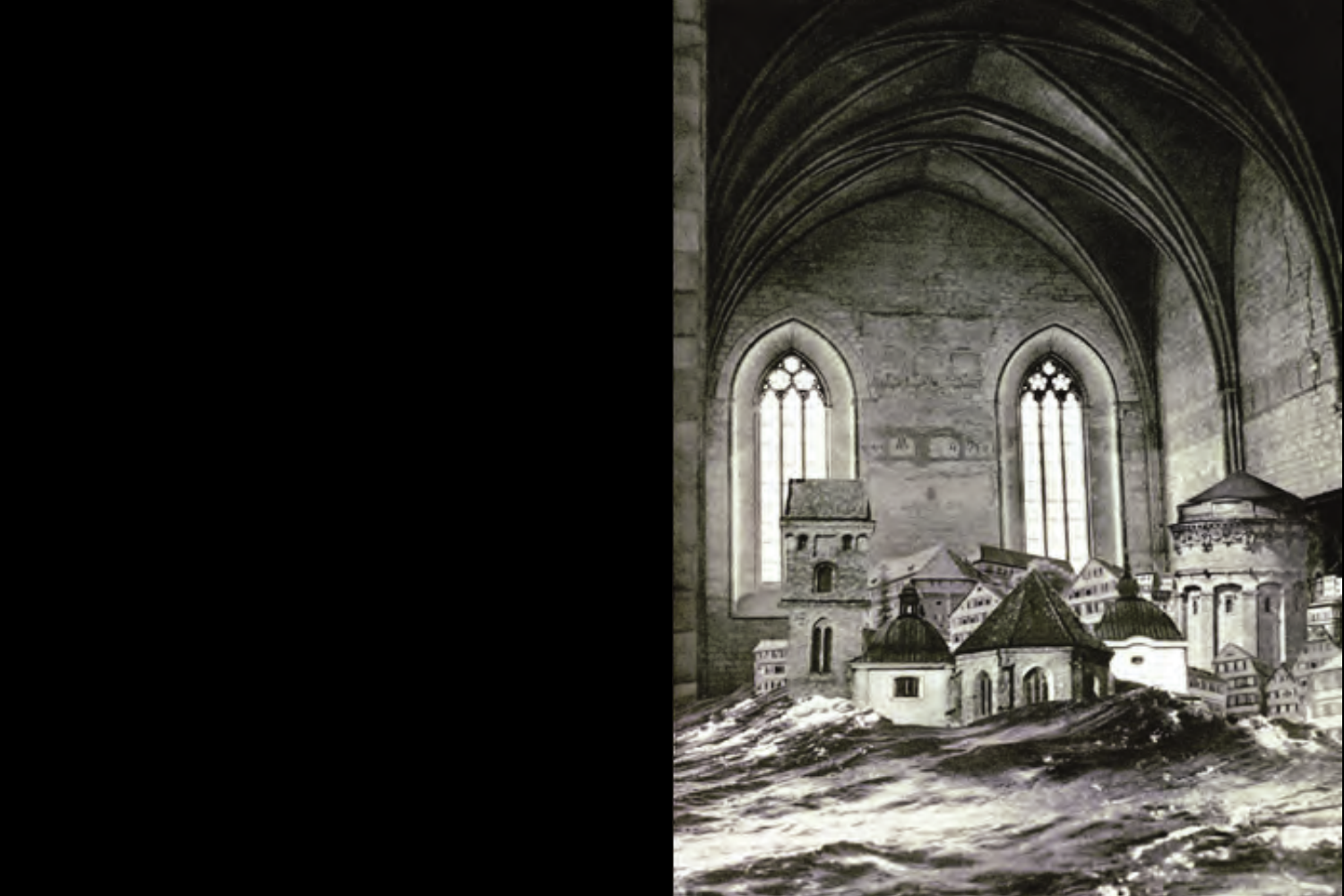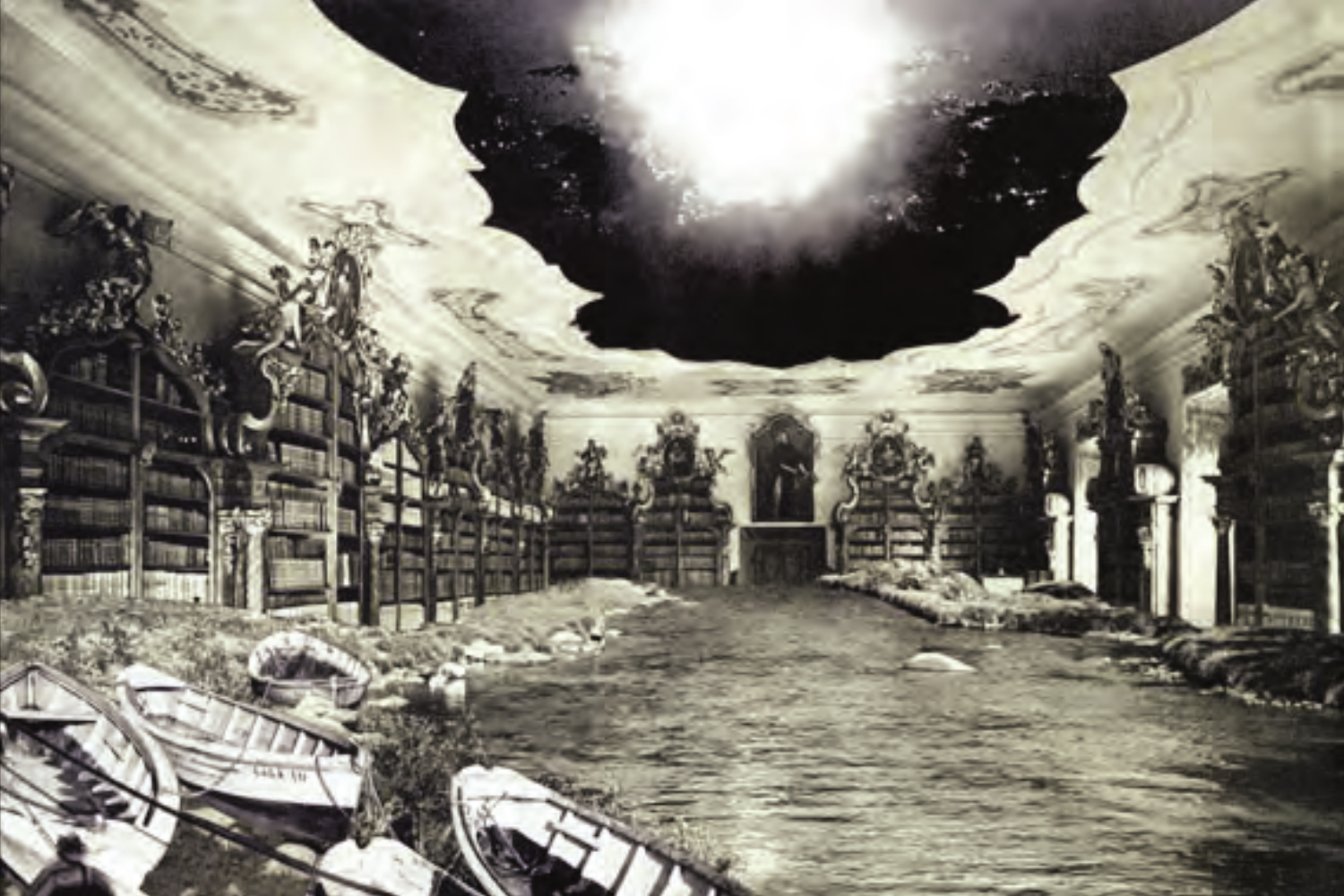#### true colors

text by thomas carlhed director for branding and coordination lives and works in stockholm

The voice of Eva Cassidy faded away. This is your song... This is about you... David said the words slowly as if he was speaking to himself and then turned around in bed and looked at me with a sincere and affectionate face. I looked back at him a bit stunned. After eleven fuck, four days and an intensive spending of time together, speaking about everything and nothing, it felt as if he saw right trough me - and the presumptuous and insecure shell I used to keep around me. We laid in silence for a while, naked and close. It felt so sudden... the shift from irresponsible flirting, snogging, dating, fucking or whatever it was. Why is it that love always comes when you least expect it?

David took my hand and kissed me on the cheek. I felt emotionally exhausted after the last days and tried not to show that tears had started to run from my eyes. God, why do I cry? What happened? He wiped away a tear and smiled at me with a warm face. I looked back at him with a giddy feeling. Is that ....? But I remained silent as it was so clear. You know love when you see it, as I saw it in his eyes then. Even if one hasn't met love before one knows how it looks when it crosses one's path. It's immediate. How did he do that? How did he open me up? And in four days? A series of unexpected thoughts went trough my brain. I felt completely skinless as he laid by my side in silence with my hand in his. And why did he stay? He had seen the thing I had tried to hide the most - probably from the start. But he stayed. And it changed me forever.